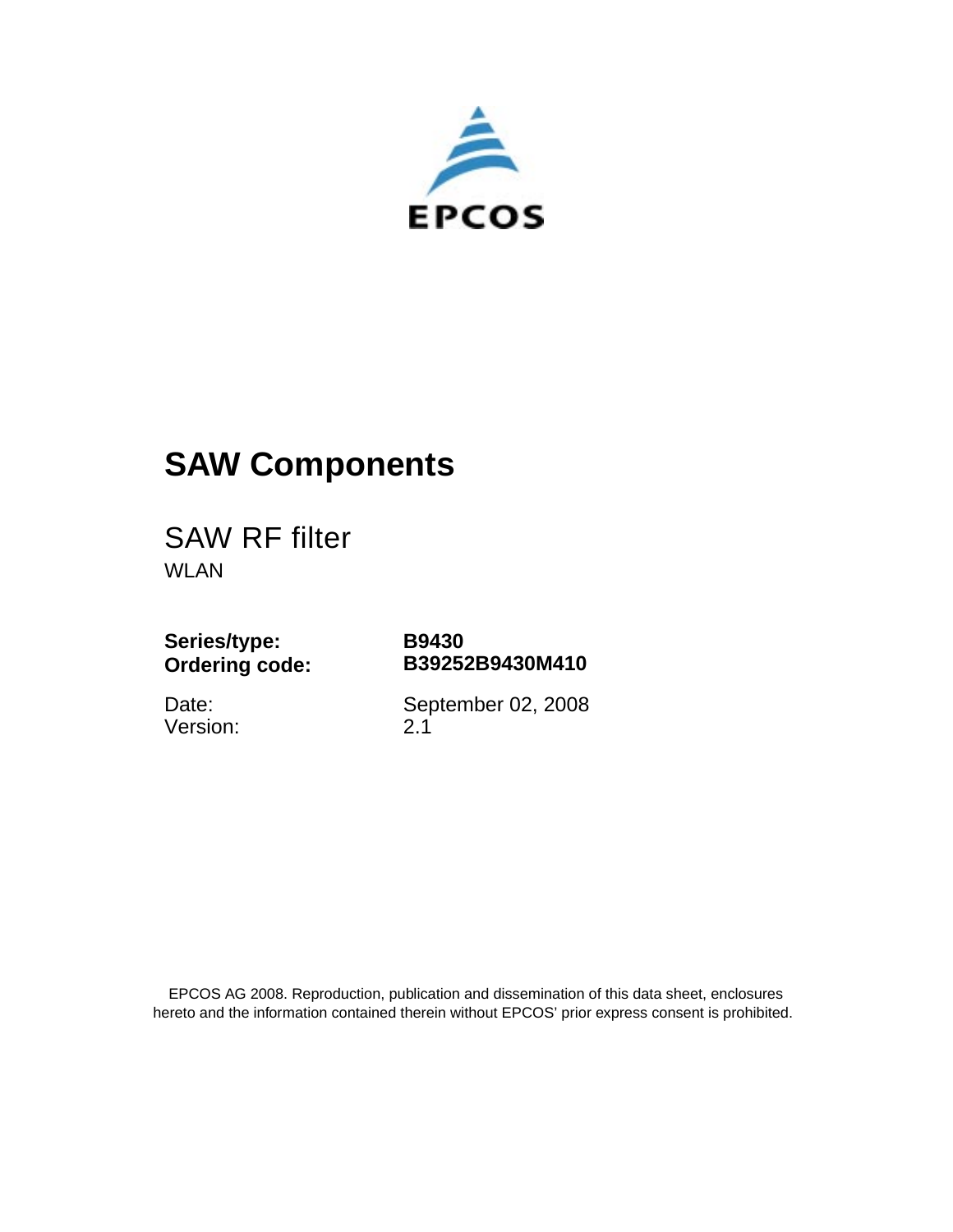

| <b>SAW Components</b> | <b>B9430</b> |
|-----------------------|--------------|
| <b>SAW RF Filter</b>  | 2450.0 MHz   |
| Data Sheet            | s Mo         |

**Revision History**

Changes compared to previously issued iteration

| <b>Issue</b> | <b>Originator</b> | Detailed specification changes       | Date          |
|--------------|-------------------|--------------------------------------|---------------|
| 2.0          | K. Morozumi       | Initial release                      | Jul. 11. 2007 |
| 2.1          | K. Morozumi       | changed Lg_out, $1.4$ nH -> $1.5$ nH | Sep. 02, 2008 |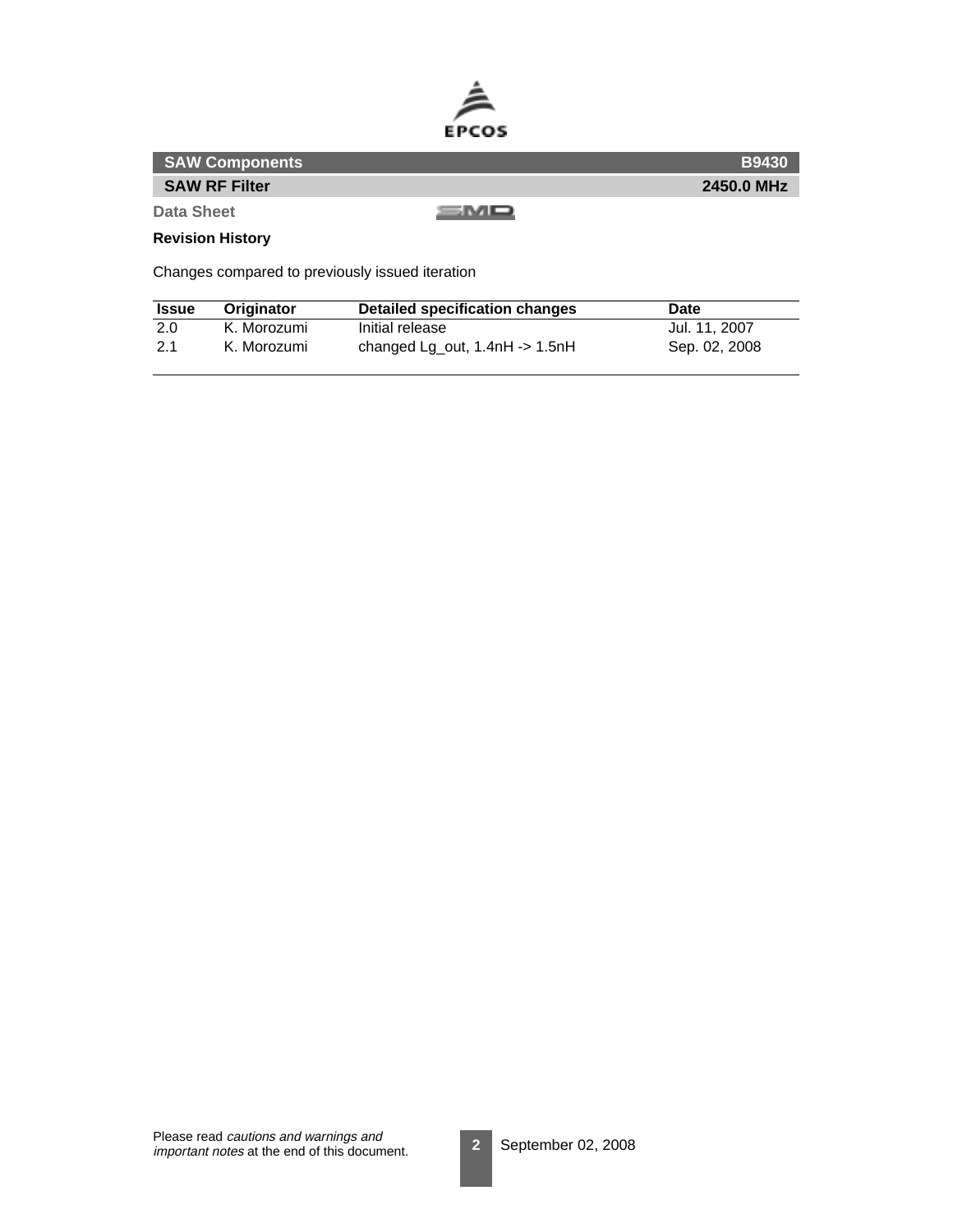

| <b>SAW Components</b> |      | <b>B9430</b> |
|-----------------------|------|--------------|
| <b>SAW RF Filter</b>  |      | 2450.0 MHz   |
| Data Sheet            | 5MQ. |              |
| <b>Application</b>    |      |              |

- Low-loss RF filter for WLAN
- Unbalanced to unbalanced operation
- Low insertion attenuation
- Usable passband 100 MHz



# **Features**

- Package size 1.4 x1.1 x 0.4 mm<sup>3</sup>
- Package code QCS5I
- RoHS compatible
- Approximate weight 0.003 g
- Package for **S**urface **Mount Technology** (**SMT**)
- Ni, gold-plated terminals
- **E**lectrostatic **S**ensitive **D**evice (**ESD**)



#### **Pin configuration**

- 1 Unbalanced input
- 4 Unbalanced output
- 3 Output ground
- 2,5 To be grounded

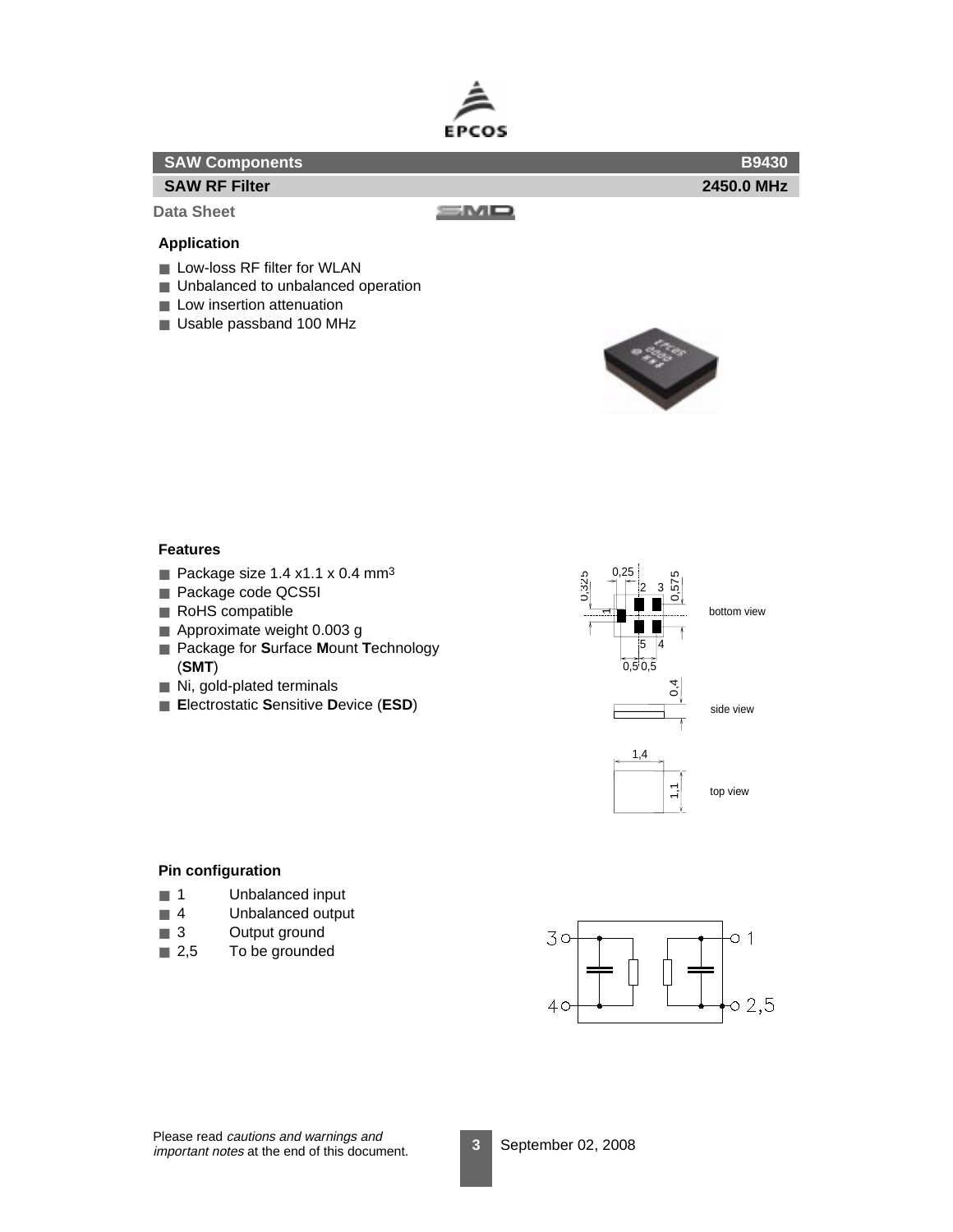

| <b>SAW Components</b>                                                                                |                              |                           |                                                                                       |      |            | <b>B9430</b> |
|------------------------------------------------------------------------------------------------------|------------------------------|---------------------------|---------------------------------------------------------------------------------------|------|------------|--------------|
| <b>SAW RF Filter</b>                                                                                 |                              |                           |                                                                                       |      |            | 2450.0 MHz   |
| <b>Data Sheet</b>                                                                                    |                              |                           |                                                                                       |      |            |              |
| <b>Characteristics</b>                                                                               |                              |                           |                                                                                       |      |            |              |
| Temperature range for specification:<br>Terminating source impedance:<br>Terminating load impedance: | T.<br>$Z_1 =$                | $= +25 \degree C$<br>min. | $Z_{\rm S}$ = 50 $\Omega$ + matching network<br>$50\Omega$ + matching network<br>typ. | max. |            |              |
|                                                                                                      |                              |                           | @ 25 °C                                                                               |      |            |              |
| <b>Center frequency</b>                                                                              | $f_{\rm C}$                  |                           | 2450.0                                                                                |      | <b>MHz</b> |              |
| <b>Maximum insertion attenuation</b><br>2400.0<br>$\ldots$ 2500.0                                    | $\alpha_{\text{max}}$<br>MHz |                           | 2.2                                                                                   | 2.61 | dB         |              |
| $A$ mnlitude rinnle $(n-n)$                                                                          | $\Lambda$ $\alpha$           |                           |                                                                                       |      |            |              |

|                        |                                |                 |    | <u>_._</u> | <u>J</u> | ◡  |
|------------------------|--------------------------------|-----------------|----|------------|----------|----|
| Amplitude ripple (p-p) |                                | $\Delta \alpha$ |    |            |          |    |
| 2400.0                 | $\dots$ 2500.0                 | MHz             |    | 0.7        | 1.2      | dВ |
| <b>Input VSWR</b>      |                                |                 |    |            |          |    |
| 2400.0                 | $\dots$ 2500.0                 | <b>MHz</b>      |    | 1.7        | 2.0      |    |
| <b>Output VSWR</b>     |                                |                 |    |            |          |    |
| 2400.0                 | $\ldots$ 2500.0                | MHz             |    | 1.7        | 2.0      |    |
|                        |                                |                 |    |            |          |    |
| <b>Attenuation</b>     |                                | $\alpha$        |    |            |          |    |
| 100.0                  | 960.0<br>$\ddotsc$             | MHz             | 33 | 36         |          | dВ |
| 960.0                  | 1570.0<br>$\ddotsc$            | <b>MHz</b>      | 32 | 34         |          | dВ |
| 1570.0                 | 1580.0<br>$\ddot{\phantom{a}}$ | <b>MHz</b>      | 32 | 34         |          | dB |
| 1580.0                 | 1710.0<br>$\mathbf{a}$         | MHz             | 32 | 34         |          | dB |
| 1710.0                 | 1910.0<br>$\mathbf{a}$         | MHz             | 32 | 34         |          | dB |
| 1910.0                 | 1980.0<br>$\ddotsc$            | <b>MHz</b>      | 32 | 34         |          | dB |
| 2110.0                 | $\dots$ 2170.0                 | MHz             | 36 | 40         |          | dВ |
| 2750.0                 | 3200.0<br>$\ddotsc$            | <b>MHz</b>      | 15 | 19         |          | dВ |
| 3200.0                 | 4900.0<br>$\ddotsc$            | MHz             | 15 | 19         |          | dВ |
| 4900.0                 | 6000.0<br>$\cdots$             | <b>MHz</b>      | 25 | 29         |          | dB |

 $\overline{1}$ ) including a pcb loss of 0.2dB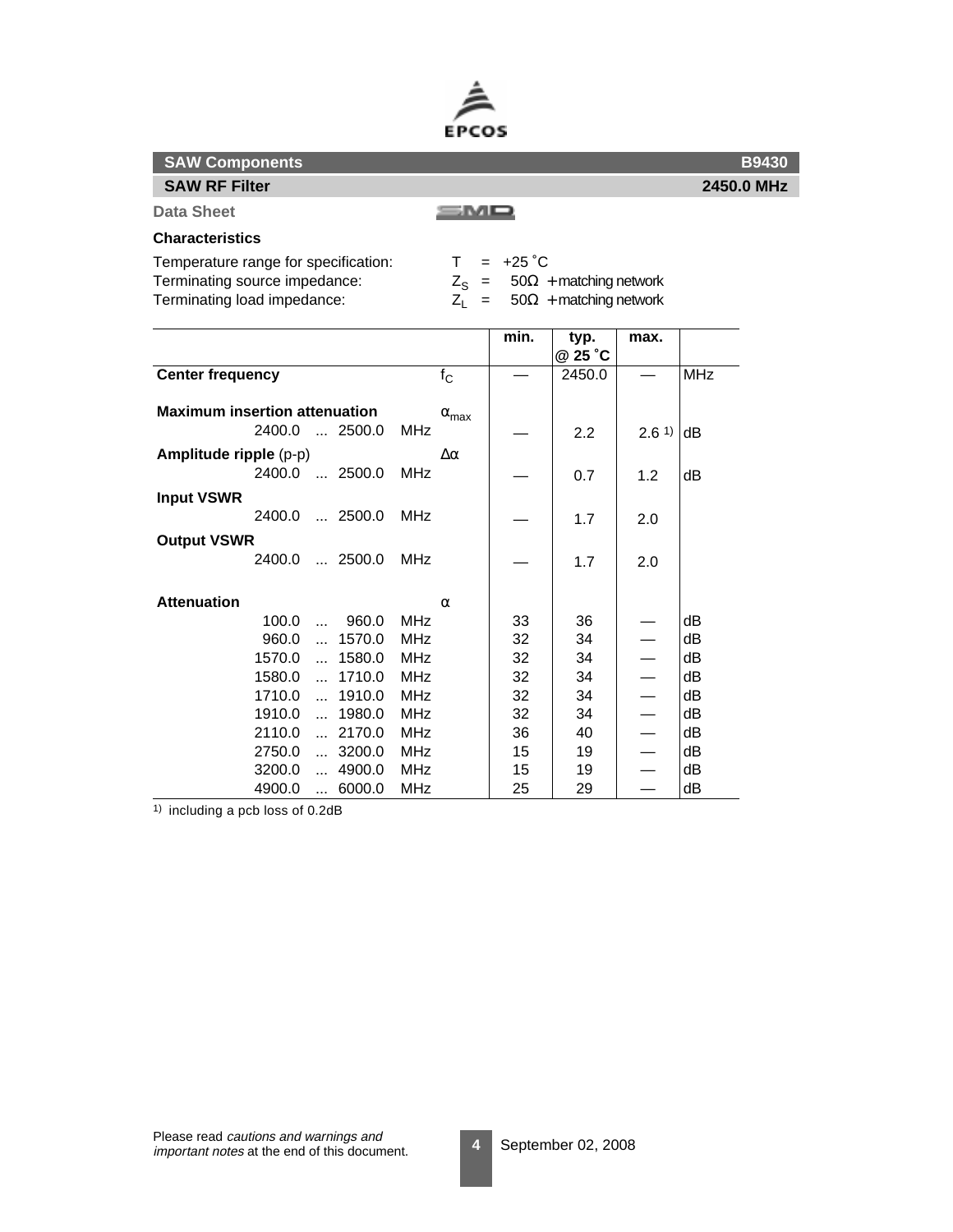

100.0 ... 960.0 MHz  $\begin{array}{|c|c|c|c|c|c|} \hline \end{array}$  33  $\begin{array}{|c|c|c|c|c|} \hline \end{array}$  36  $\begin{array}{|c|c|c|c|c|} \hline \end{array}$  dB 960.0 ... 1570.0 MHz  $\begin{array}{|c|c|c|c|c|c|} \hline 32 & 34 & \\\hline \end{array}$   $\begin{array}{|c|c|c|c|c|c|c|c|c|} \hline 34 & \begin{array}{|c|c|c|c|c|c|} \hline 34 & \begin{array}{|c|c|c|c|c|} \hline 34 & \begin{array}{|c|c|c|c|c|} \hline 34 & \begin{array}{|c|c|c|c|} \hline \end{array} & \hline \end{array} & \begin{array}{|c|c|c|c|c|c|}$ 1570.0 ... 1580.0 MHz  $\begin{vmatrix} 32 & 34 \end{vmatrix}$   $\begin{vmatrix} -2 & 34 \end{vmatrix}$   $\begin{vmatrix} -2 & 34 \end{vmatrix}$ 1580.0 ... 1710.0 MHz  $\begin{array}{|c|c|c|c|c|c|} \hline \end{array}$  32  $\begin{array}{|c|c|c|c|c|} \hline \end{array}$  34  $\begin{array}{|c|c|c|c|c|} \hline \end{array}$  dB 1710.0 ... 1910.0 MHz  $\begin{array}{|c|c|c|c|c|c|} \hline 132 & 34 & \\\hline \end{array}$   $\begin{array}{|c|c|c|c|c|c|} \hline 34 & \begin{array}{|c|c|c|c|c|} \hline -& & \hline & \hline & \hline \end{array}$ 1910.0 ... 1980.0 MHz  $\begin{array}{|c|c|c|c|c|c|} \hline 1 & 34 & - & \text{dB} \end{array}$ 2110.0 ... 2170.0 MHz  $\begin{array}{|c|c|c|c|c|c|} \hline \end{array}$  36  $\begin{array}{|c|c|c|c|c|} \hline \end{array}$  40  $\begin{array}{|c|c|c|c|c|} \hline \end{array}$  dB 2750.0 ... 3200.0 MHz  $\begin{vmatrix} 15 & 19 \end{vmatrix}$  19  $\begin{vmatrix} -18 & 19 \end{vmatrix}$  $3200.0$  ... 4900.0 MHz  $\begin{vmatrix} 15 & 19 \end{vmatrix}$  19  $\begin{vmatrix} -16 & 19 \end{vmatrix}$ 4900.0 ... 6000.0 MHz  $|25|29| - |\text{dB}$ 

|      | <b>B9430</b> |
|------|--------------|
|      | 2450.0 MHz   |
| — МО |              |

#### **Characteristics**

**Data Sheet**

**SAW Components SAW RF Filter**

Temperature range for specification:  $T = -30$  °C to +85 °C

**Attenuation** α

| Terminating source impedance:<br>Terminating load impedance:     | $Z_{\rm s}$ =<br>$Z_1 =$     |      | $50\Omega$ + matching network<br>$50\Omega$ + matching network |      |            |
|------------------------------------------------------------------|------------------------------|------|----------------------------------------------------------------|------|------------|
|                                                                  |                              | min. | typ.<br>@ 25 °C                                                | max. |            |
| <b>Center frequency</b>                                          | $f_{\rm C}$                  |      | 2450.0                                                         |      | <b>MHz</b> |
| <b>Maximum insertion attenuation</b><br>2400.0<br>$\dots$ 2500.0 | $\alpha_{\text{max}}$<br>MHz |      | 2.5                                                            | 2.81 | dB         |
| Amplitude ripple (p-p)<br>2400.0  2500.0                         | Δα<br>MHz                    |      | 0.8                                                            | 1.3  | dB         |
| <b>Input VSWR</b><br>$\ldots$ 2500.0<br>2400.0                   | MH <sub>7</sub>              |      | 1.7                                                            | 2.0  |            |
| <b>Output VSWR</b><br>$\ldots$ 2500.0<br>2400.0                  | MHz                          |      | 1.7                                                            | 2.0  |            |

1) including a pcb loss of 0.2dB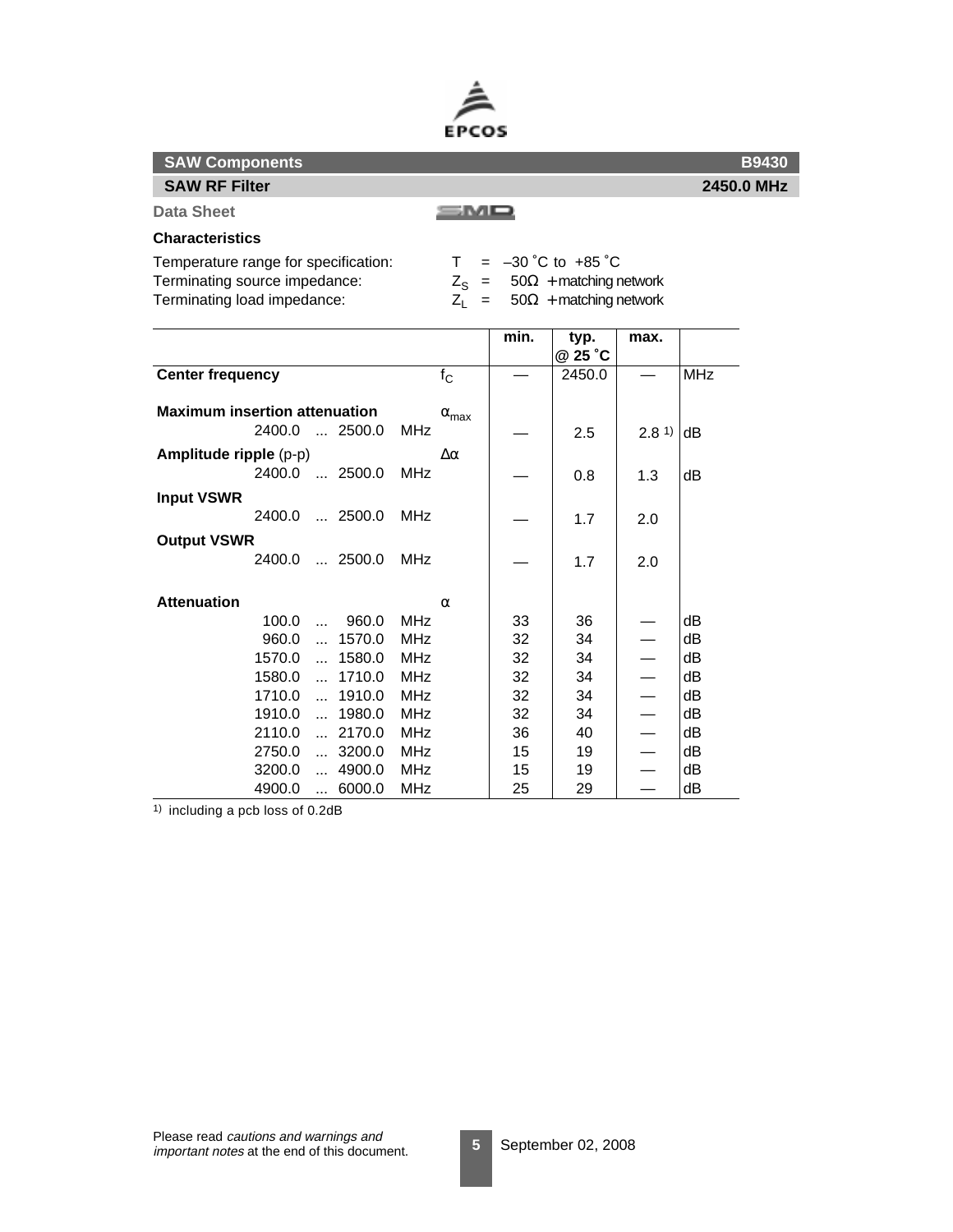

| <b>SAW Components</b> | <b>B9430</b> |
|-----------------------|--------------|
| <b>SAW RF Filter</b>  | 2450.0 MHz   |
| Data Sheet            | =MD          |

## **Maximum ratings**

| Operable temperature range |               | $-30/+85$       | °С  |                          |
|----------------------------|---------------|-----------------|-----|--------------------------|
| Storage temperature range  | stg           | $-40/+85$       | °С  |                          |
| DC voltage                 | $V_{DC}$      | 3               | V   |                          |
| ESD voltage                | $\rm V_{ESD}$ | 50 <sup>1</sup> | ν   | machine model, 10 pulses |
| Input power at             |               |                 |     |                          |
| 2400.02500.0MHz            | $P_{IN}$      | 24              | dBm | CW, +65°C 2000hr         |
| 2400.02500.0MHz            | $P_{IN}$      | 27              | dBm | CW, +50°C 2000hr         |

1) acc. to JESD22-A115A (machine model), 10 negative & 10 positive pulses.

**Matching circuit**

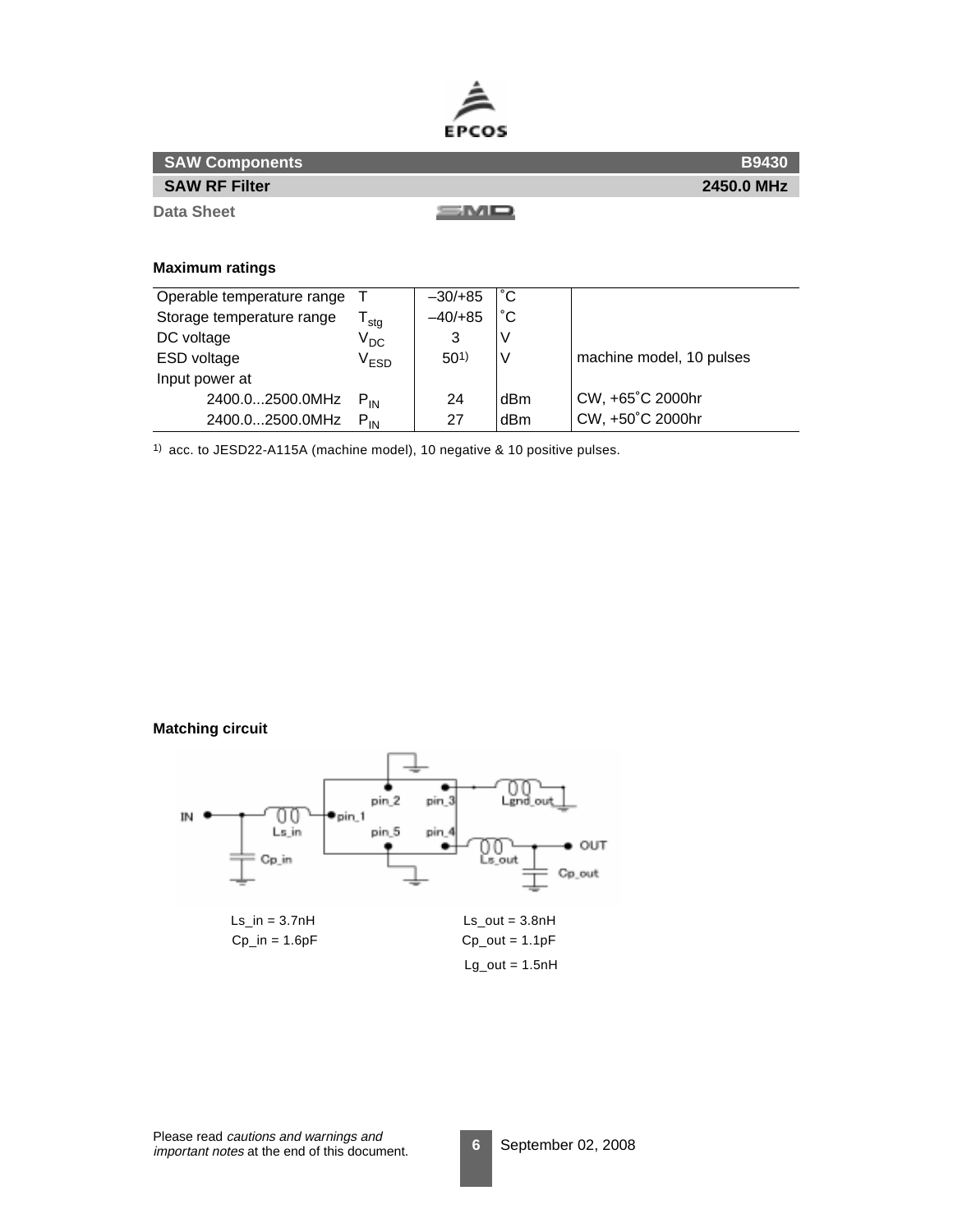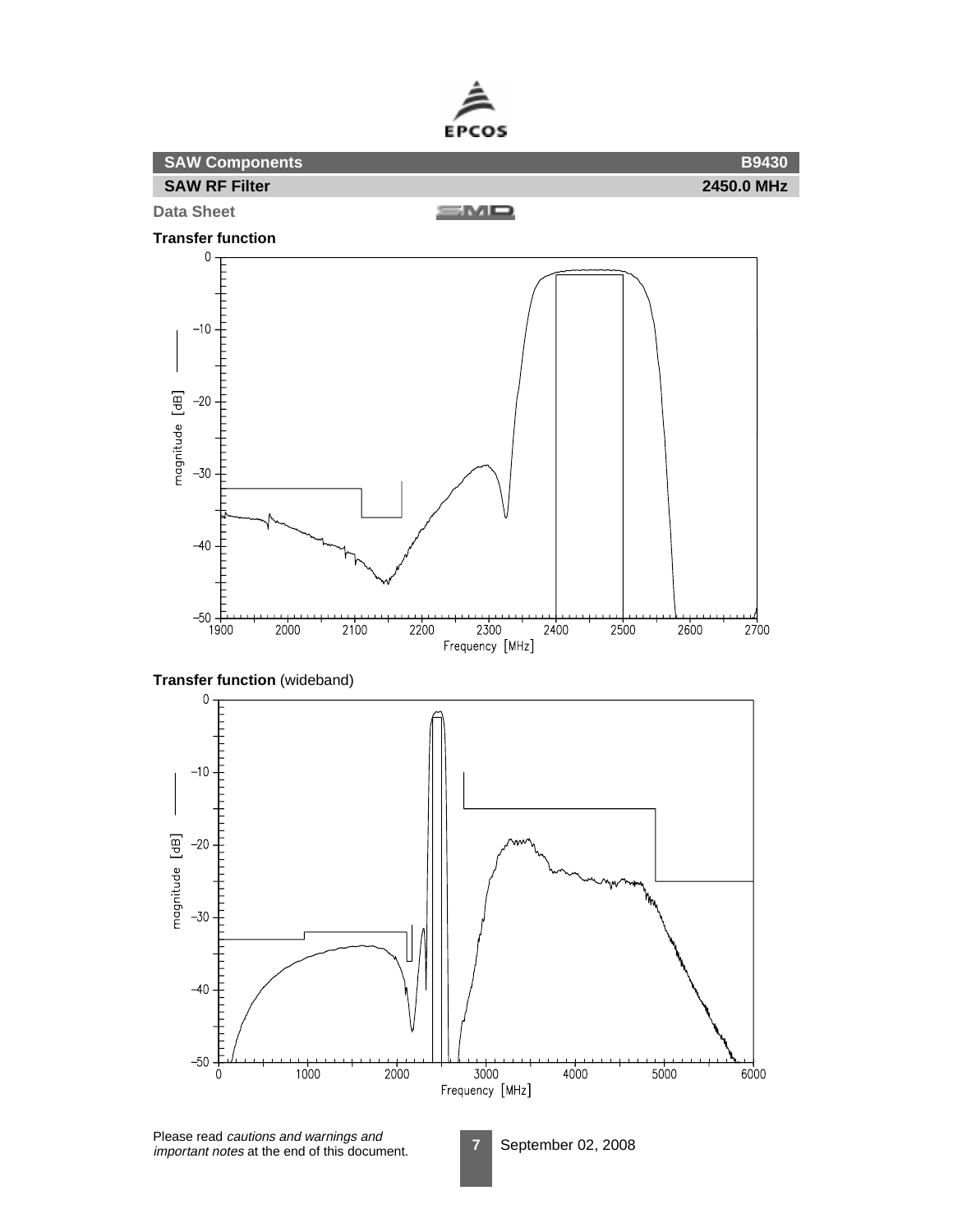

**B9430**

**Data Sheet**

sмо

#### **References**

| <b>Type</b>                | B9430                                                                                                                                                                                                                                                                                                                                                                                                                                                                                                                                 |
|----------------------------|---------------------------------------------------------------------------------------------------------------------------------------------------------------------------------------------------------------------------------------------------------------------------------------------------------------------------------------------------------------------------------------------------------------------------------------------------------------------------------------------------------------------------------------|
| <b>Ordering code</b>       | B39252B9430M410                                                                                                                                                                                                                                                                                                                                                                                                                                                                                                                       |
| <b>Marking and package</b> | C61157-A8-A3                                                                                                                                                                                                                                                                                                                                                                                                                                                                                                                          |
| <b>Packaging</b>           | F61074-V8212-Z000                                                                                                                                                                                                                                                                                                                                                                                                                                                                                                                     |
| Date codes                 | L 1126                                                                                                                                                                                                                                                                                                                                                                                                                                                                                                                                |
| S-parameters               | B9430_NB.s3p<br>B9430 WB.s3p<br>See file header for pin/port assignment                                                                                                                                                                                                                                                                                                                                                                                                                                                               |
| Soldering profile          | S 6001                                                                                                                                                                                                                                                                                                                                                                                                                                                                                                                                |
| <b>RoHS compatible</b>     | defined as compatible with the following documents:<br>"DIRECTIVE 2002/95/EC OF THE EUROPEAN PARLIAMENT<br>AND OF THE COUNCIL of 27 January 2003 on the restriction<br>of the use of certain hazardous substances in electrical and<br>electronic equipment. 2005/618/EC from April 18th, 2005,<br>amending Directive 2002/95/EC of the European Parliament<br>and of the Council for the purposes of establishing the maxi-<br>mum concentration values for certain hazardous substances in<br>electrical and electronic equipment." |
| <b>Moldability</b>         | Before using in overmolding enviroment, please contact your<br><b>EPCOS</b> sales office                                                                                                                                                                                                                                                                                                                                                                                                                                              |

**For further information please contact your local EPCOS sales office or visit our webpage at www.epcos.com .**

### **Published by EPCOS AG**

**Surface Acoustic Wave Components Division P.O. Box 80 17 09, 81617 Munich, GERMANY**

EPCOS AG 2008. This brochure replaces the previous edition.

For questions on technology, prices and delivery please contact the Sales Offices of EPCOS AG or the international Representatives.

Due to technical requirements components may contain dangerous substances. For information on the type in question please also contact one of our Sales Offices.